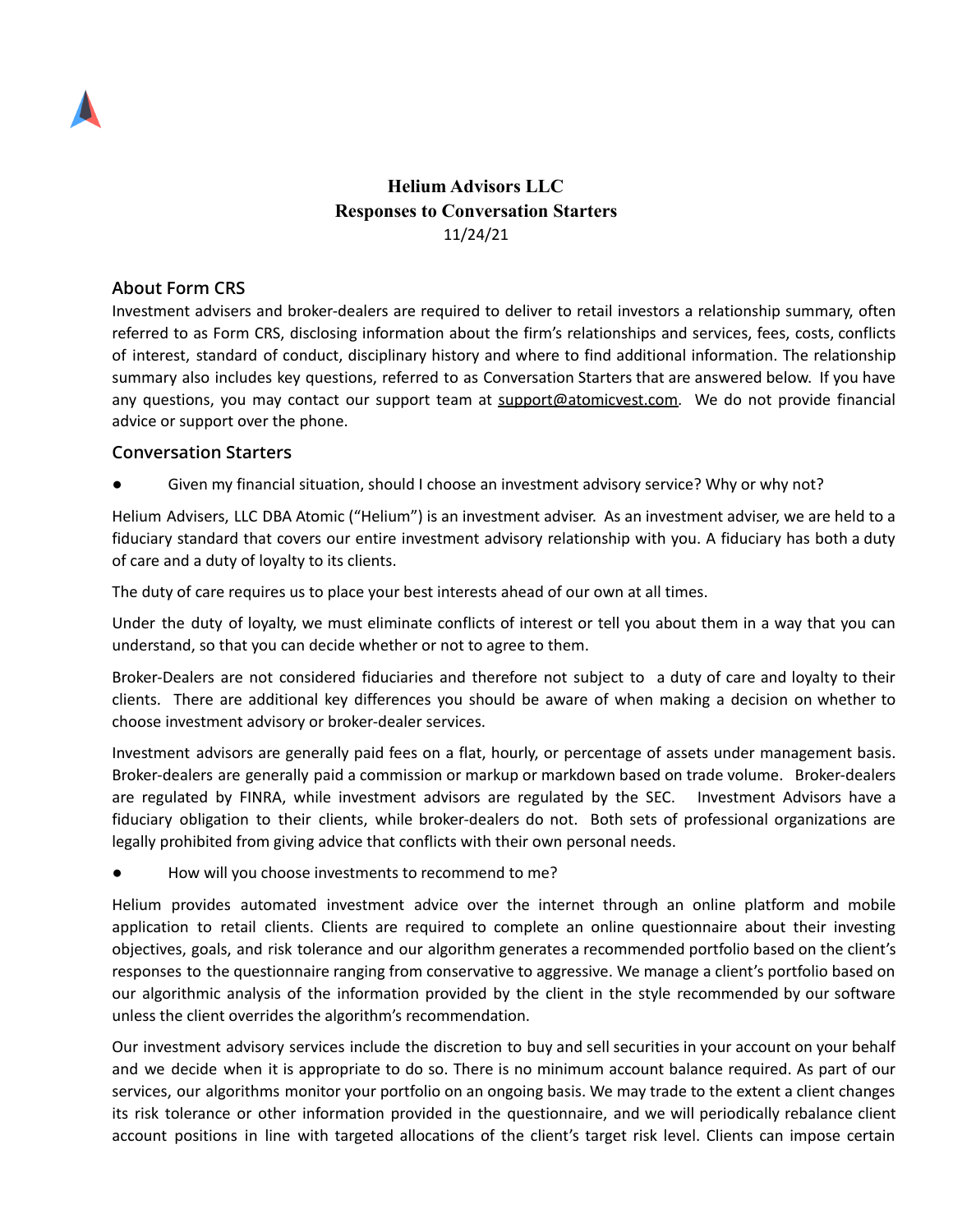restrictions on their account, such as environmental, social or governance related restrictions, or individual security restrictions, which may be inputted upon account setup or any time thereafter at no additional cost.

For additional information regarding our services, please see Items 4 and 8 of our [Form](https://adviserinfo.sec.gov/firm/summary/313255) ADV Part 2A.

The Adviser's algorithms continuously review client accounts to confirm their portfolios are in line with the model risk level portfolio allocations, which is established by the Adviser. If a client's portfolio deviates from this range (within certain tolerance thresholds), the Adviser will rebalance such portfolio back to its target allocation. While accounts are monitored by the Adviser's algorithms, clients should be aware that their individual accounts are generally not actively monitored directly by investment advisory personnel. Helium provides investment advice based on proprietary algorithms that analyze clients risk profiles, investment objectives and other information to construct, revise and otherwise recommend portfolios based on target risk levels with asset allocation targets comprised initially of equities, fixed income and/or Funds.

What is your relevant experience, including your licenses, education, and other qualifications? What do these qualifications mean?

Our professional advice is automated through a web-based algorithm. Our algorithms are developed and overseen by the Chief Compliance Officer ("**CCO**") with input from the Director of Machine Learning. Members of our support team are trained to assist with questions on how our online application works to help with your account, however they are neither licensed nor educated to provide financial advice.

Help me understand how these fees and costs might affect my investments. If I give you \$10,000 to invest, how much will go to fees and costs? How much will be invested for me?

Our fees are 1.00% per annum of an account's assets under management. These fees are generally charged daily and collected monthly. If you terminate your account before a month end, fees will be prorated. Investment advisory fees will also be collected when processing withdrawal requests that will result in not enough assets in the account to pay any fees that are due at the time of the withdrawal. The investment advisory fees include portfolio management services, custodial fees, and commissions. Fees may be reduced or waived by Helium in its sole discretion. To the extent that unaffiliated pooled investment funds are utilized in your account, you will be responsible for paying underlying fund fees associated with those investments. For additional information regarding our fees, please see Item 5 of our [Form](https://adviserinfo.sec.gov/firm/summary/313255) ADV Part 2A.

If you give us \$10,000 to invest, we will invest the full \$10,000 for you. We would charge an annual fee of 1% on those assets that will be assessed on a daily basis, using the value at the end of the previous day and pulled from your account each month. The fee used each day will be 1% divided by 12. If the value of your account goes up, we will receive more fees, conversely if the value of your account goes down, we will receive less fees.

What are your legal obligations to me when acting as my investment adviser? How else does your firm make money and what conflicts of interest do you have?

As an investment adviser, we are held to a fiduciary standard that covers our entire investment advisory relationship with you. A fiduciary has both a duty of care and a duty of loyalty to its clients.

Helium's only source of revenue is the management fee charged to your account.

How might your conflicts of interest affect me? How will you address them?

At Helium, we have a fiduciary obligation to act with both a duty of care and loyalty to you. Whenever possible, we work to avoid conflicts. However, not all conflicts can be avoided. If we have any conflicts, we make sure to disclose these conflicts to you in our disclosure documents. This includes our Form CRS and Form ADV Part 2A. There is always an inherent conflict, because you pay us a fee for managing your assets. We have a financial incentive to recommend our services and recommend you invest more money with us because the more money you invest, the more money we make.